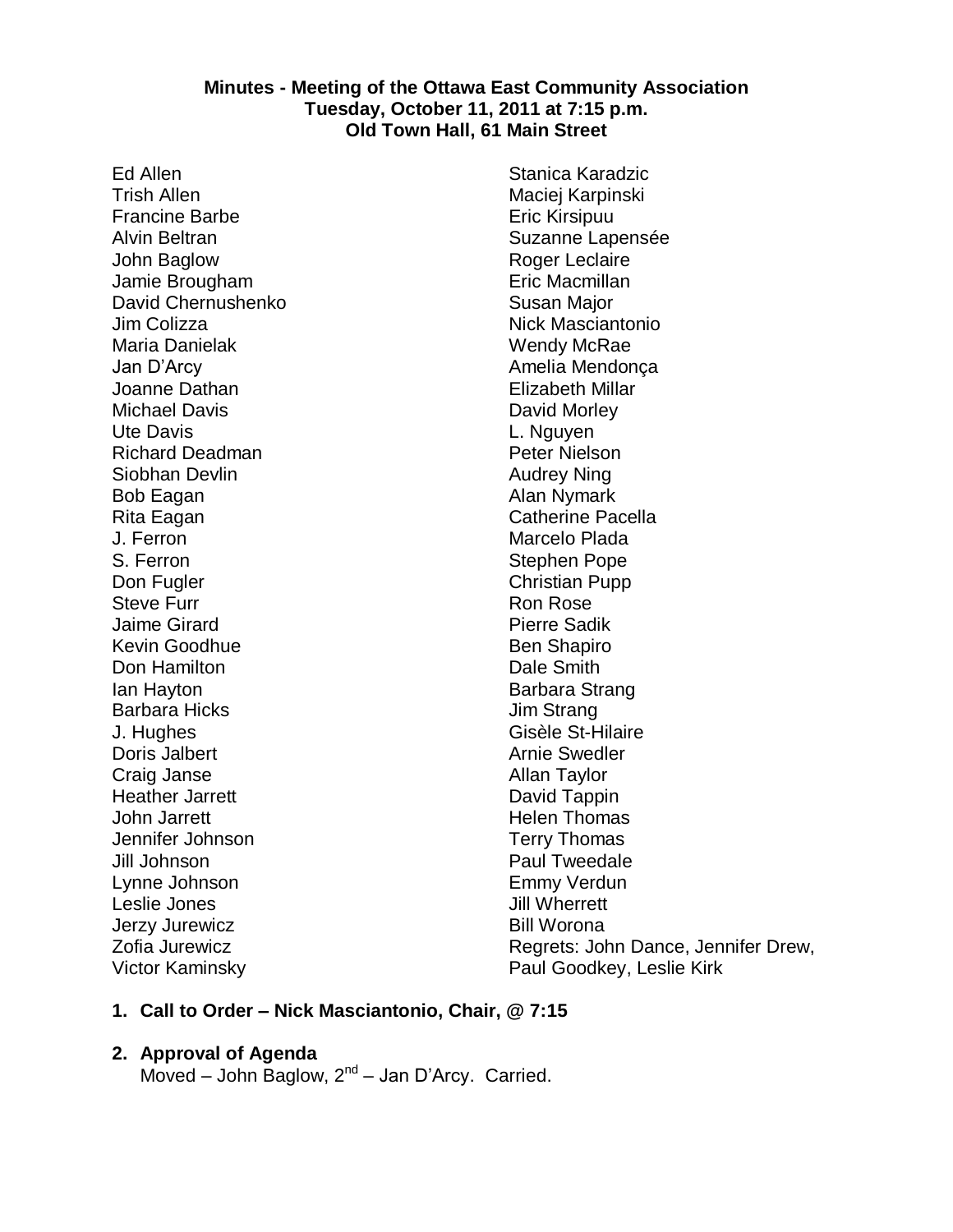# **3. Approval of September 13, 2011 Meeting Minutes**

Moved - Jan D'Arcy, 2<sup>nd</sup> - Heather Jarrett. Carried.

# **4. Chair's Report – Nick Masciantonio**

- City budget public input process in October/November.
- Nov. 8 OECA and CAG Annual General meeting.
- Brantwood Gates given link to Main St. reconstruction, are still looking a number of years before any significant restoration can occur; working with city and Legion.

# **5. Treasurer's Report – Don Fugler**

OECA has approximately \$8,000 in the bank; details to be provided at AGM.

# **6. 99 Greenfield Development – Jim Colizza**

- Mr. Colizza outlined plans for an 8-unit development at Greenfield and Concord. He noted that meetings have been held with the city, OECA, and president of King's Landing co-tenancy. In his presentation, Mr. Colizza gave a description of the planned development and addressed some of the issues that have been raised (height, entrance, trees, parking, rooftop terraces).
- An application for minor variances will be made in the next month. Variances include: setback requirement for the upper story; rear yard; front yard; lot area; and driveway width.
- During the discussion, many OECA members from King's Landing and the surrounding area raised questions and expressed strong concerns. Issues raised included: what is a minor vs. major variance; distance from sidewalk; cladding; size of the building; what does the community design plan say about the site; height of building/fit with community; drainage; target market for condos.

# **7. Midtown Footbridge Update – Ron Rose**

- $\bullet$   $2^{nd}$  public open house November 17, at First Avenue school.
- Survey of Glebe Collegiate done 245 students said they would use footbridge

# **8. Councillor's Report – David Chernushenko**

- City budget: ward priorities are Main St. redesign, McIlraith Bridge, Rideau River pathway. There is an e-mail address to provide input and 4 upcoming open houses.
- Traffic calming: Councillor noted that he spoke out against the approach of having councillors determine how to spend the funds for traffic calming in their wards. Bottom line is that there won't be much funding to spend on traffic calming.
- Questions raised included: use of cash-in–lieu of parkland funds (Councillor noted that this will be discussed at a future ward council meeting – each president is to come with a list); process for commenting on city budget (committees will hear from public delegations); Councillor's position on planned digital billboard at Convention Centre (Councillor plans to oppose).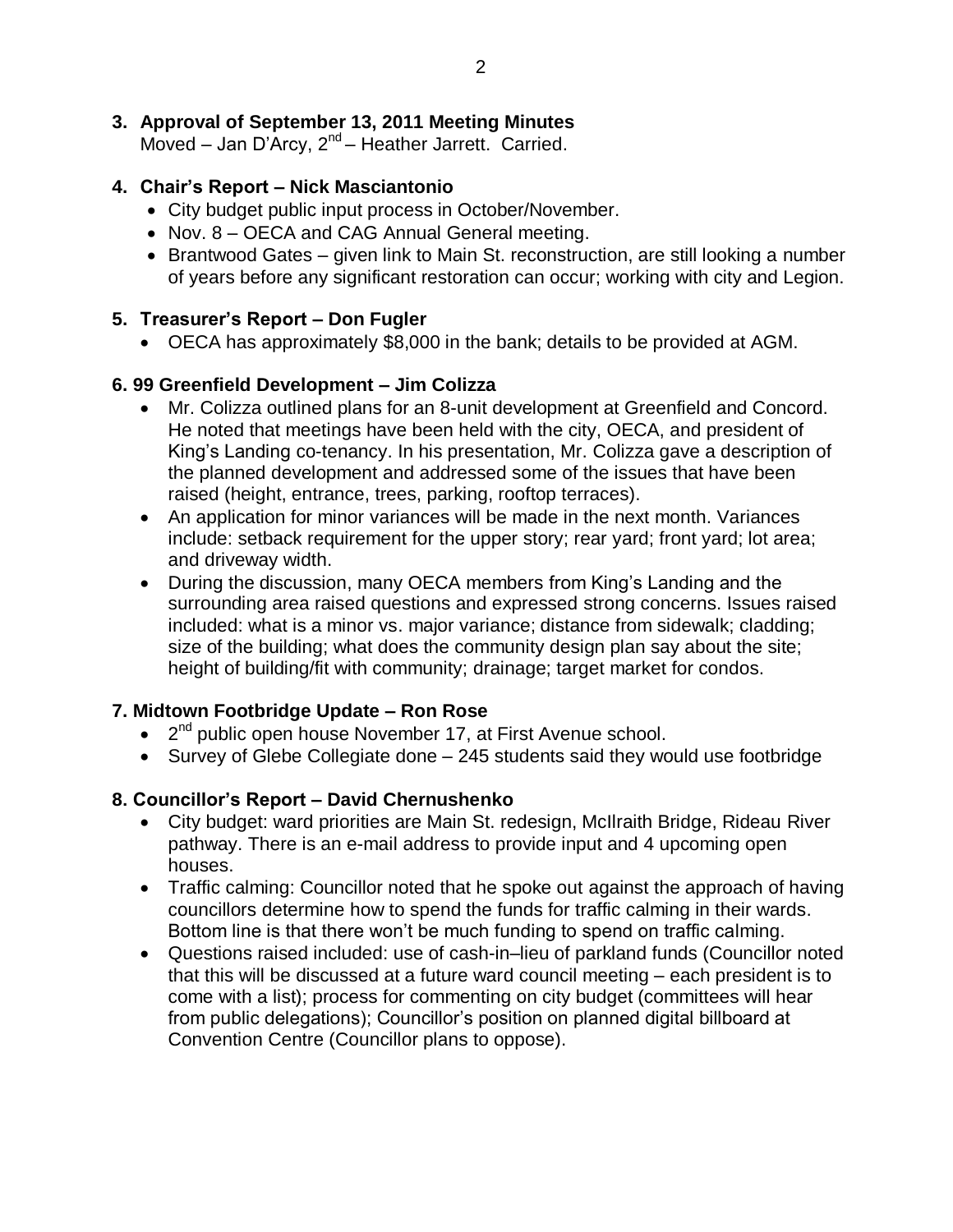## **9. Committee and Representatives Reports**

## **9.1 Planning Committee – Stephen Pope**

- City discussions on infill are progressing.
- It was suggested that the OECA support a motion in opposition to the 99 Greenfield development discussed earlier in the meeting. Given that there is not yet an actual development proposal, the OECA president suggested that it was premature to support such a motion.

## **9.2 Sustainable Living Ottawa East - no report**

## **9.3 Traffic – Ron Rose**

- Hawthorne traffic calming: efforts made with city last summer, but no result. Now, anticipating that council will consider proposal to have all traffic calming requests dealt with at the ward level by each councillor. Councillor Chernushenko has been reminded of Hawthorne needs.
- Alta Vista Transit Corridor: efforts to have it removed from the official transit plan are ongoing.

## *Springhurst Ave Construction/Sidewalk:*

- Richard Deadman and Jennifer Johnson, residents of Springhurst, spoke about a city plan to build a sidewalk on the south side of Springhurst between Rosemere and Concord. They presented a number of reasons in opposition to the sidewalk and requests the support of the OECA and presented a petition signed by residents.
- Pierre Sadik of Councillor Chernushenko's office noted that the councillor has tried to balance the concerns of residents vs. the future needs of the entire community.
- Discussion addressed some of the pros and cons of the planned sidewalk.

*Motion proposed: That the OECA support efforts of residents with regard to the proposed sidewalk on the south side of Springhurst Avenue, per point 2 of the petition 9 "Do not support the addition of a new south-side sidewalk on Springhurst between Rosemere and Concord. This will remove parking spaces, remove current landscaping and mature greenspace, limit snow removal options and provide an expensive sidewalk that will largely be unused due to the curve of Springhurst and the scarcity of houses on that side of the street" ).*

**Moved – Wendy McRae, 2nd - Stephen Pope. Carried.**

#### **10.4 City Centre Coalition – no report**

#### **10.5 Federation of Citizens' Associations – Christian Pupp**

- Next meeting is October 20, at Town Hall.
- City council voted in favour of repealing policy with regard to not seeking legal costs from community groups that take the city to court.